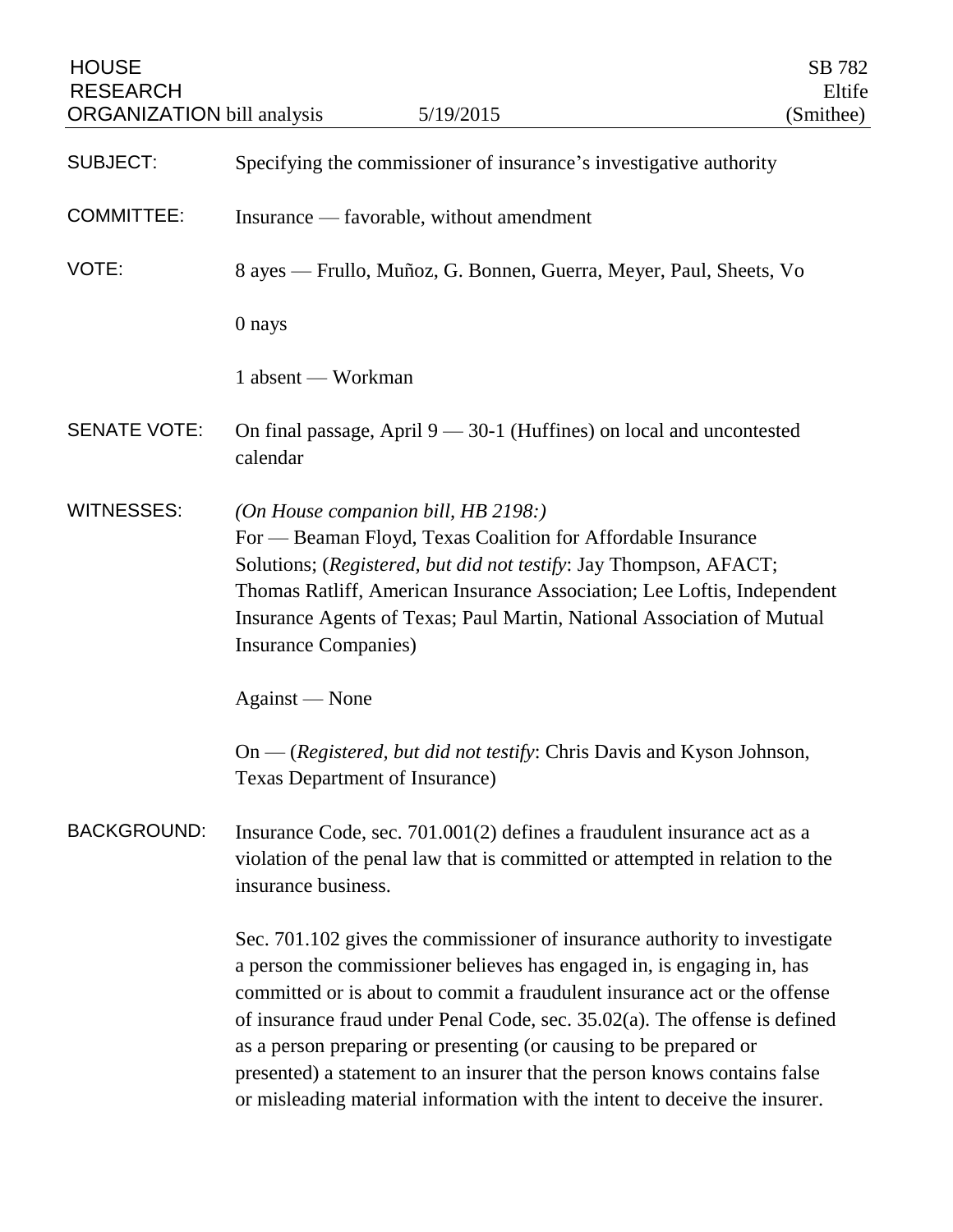## SB 782 House Research Organization page 2

|                           | The commissioner may conduct any investigation necessary to determine<br>whether an act or offense occurred or to aid in enforcing laws on<br>fraudulent insurance acts or insurance fraud.                                                                                                                                                                                                                                                                                                                                                                                                                                          |
|---------------------------|--------------------------------------------------------------------------------------------------------------------------------------------------------------------------------------------------------------------------------------------------------------------------------------------------------------------------------------------------------------------------------------------------------------------------------------------------------------------------------------------------------------------------------------------------------------------------------------------------------------------------------------|
| <b>DIGEST:</b>            | HB 2198 would remove the insurance commissioner's authority to<br>investigate a person that the commissioner believed had engaged in, was<br>engaging in, had committed, or was about to commit the offense of<br>insurance fraud under Penal Code, sec. 35.02(a). It would preserve the<br>commissioner's authority to investigate a fraudulent insurance act.                                                                                                                                                                                                                                                                      |
|                           | The insurance commissioner could provide technical or litigation<br>assistance to other governmental agencies in enforcing laws related to<br>fraudulent insurance acts.                                                                                                                                                                                                                                                                                                                                                                                                                                                             |
|                           | The bill would take effect September 1, 2015.                                                                                                                                                                                                                                                                                                                                                                                                                                                                                                                                                                                        |
| <b>SUPPORTERS</b><br>SAY: | SB 782 would remove an outdated reference in the Insurance Code to the<br>insurance commissioner's authority to investigate insurance fraud under a<br>provision of the Penal Code that has been amended to reflect the<br>complicated nature of modern insurance fraud. The insurance<br>commissioner has broad authority to investigate possible instances of<br>insurance fraud, which is necessary because many crimes have elements<br>of fraud but fall short of that offense. The bill would clarify the insurance<br>commissioner's broad authority by removing the reference to a specific<br>offense under the Penal Code. |
|                           | The bill also would clarify that the insurance commissioner has the<br>authority to aid other agencies and prosecutors in investigating insurance<br>fraud, including by providing technical or litigation assistance. Because of<br>the complexity of insurance fraud, the insurance commissioner<br>occasionally provides assistance to district attorneys and other state<br>agencies.                                                                                                                                                                                                                                            |
| <b>OPPONENTS</b><br>SAY:  | No apparent opposition.                                                                                                                                                                                                                                                                                                                                                                                                                                                                                                                                                                                                              |